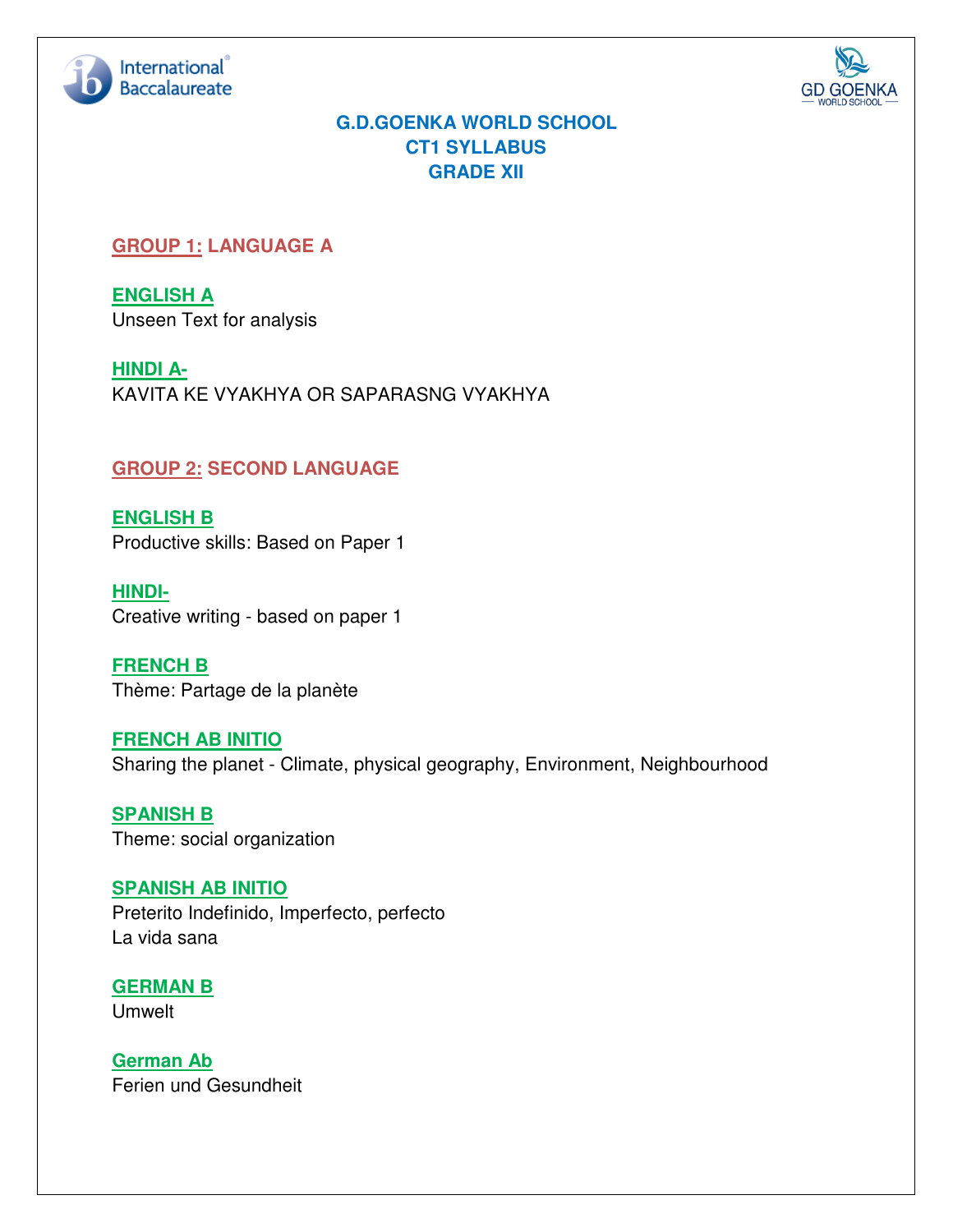

#### **GROUP 3: INDIVIDUALS AND SOCIETIES**



#### **ECONOMICS**

Chapter 9: Aggregate Demand and Aggregate Supply

### **GEOGRAPHY**

Chapter: Drainage system and hydrographs

## **PSYCHOLOGY**

- 1. Social Influence: pro-social behavior
- 2. Criminology: brain and decision making, neurotransmission, genetics and behavior.

### **BUSINESS & MANAGEMENT**

- 4.1 The Role of Marketing
- 4.2 Marketing Planning
- 4.3 Sales Forecasting [HL only]

## **ITGS**

 Home and Leisure 2.1 Education and training 2.5 Resource for reference https://www.itgstextbook.com

#### **History-**

Cold war - Cuban missile crisis , vietnam war and korean war

#### **GROUP 4: EXPERIMENTAL SCIENCES**

#### **BIOLOGY**

- 1. 6.1 Digestion and absorption
- 2. 6.2 Blood
- 3. 6.3 Defence against infectious diseases